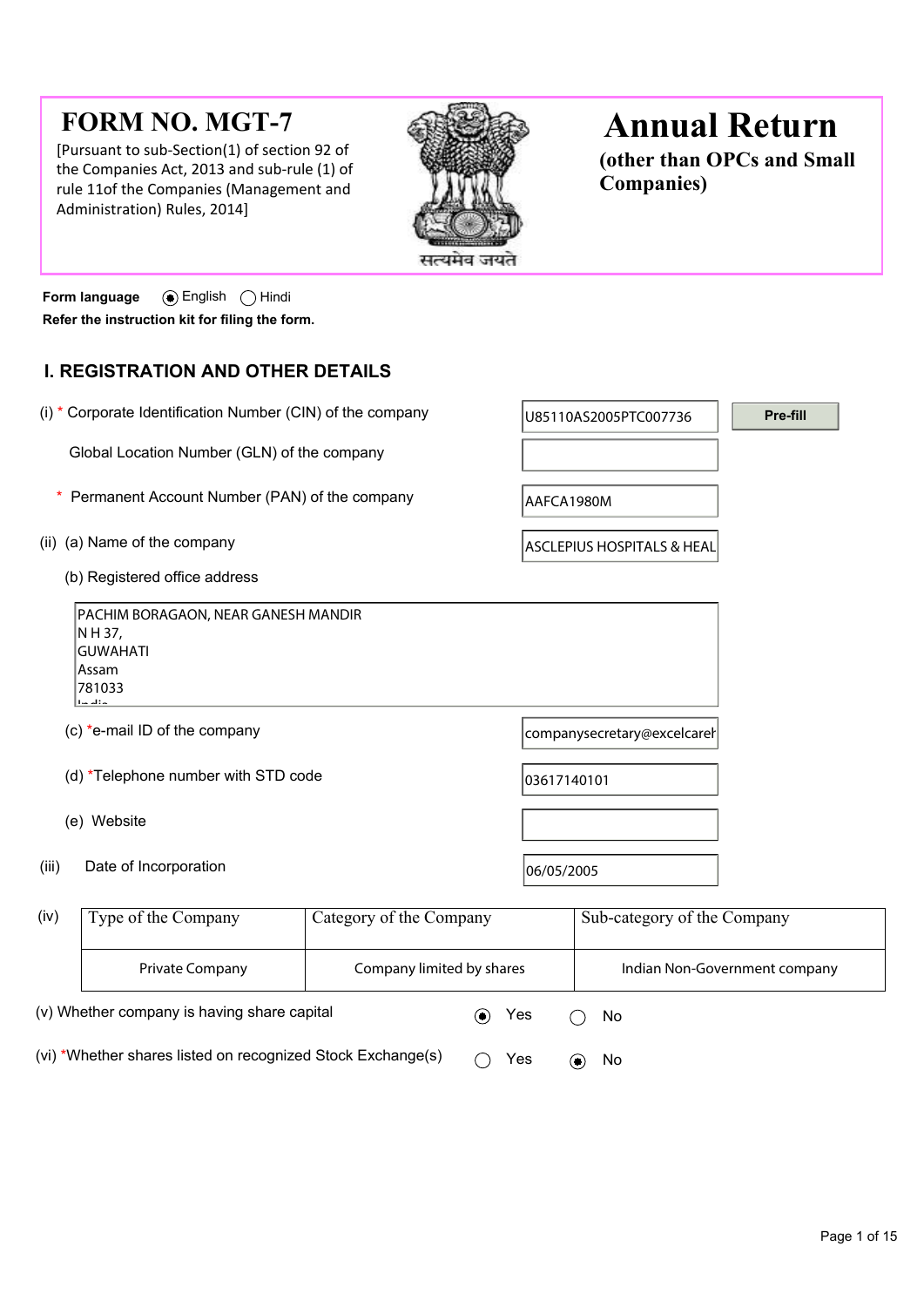| (vii) *Financial year From date  01/04/2020           |            | (DD/MM/YYYY) To date                                                                   | 31/03/2021 | (DD/MM/YYYY) |
|-------------------------------------------------------|------------|----------------------------------------------------------------------------------------|------------|--------------|
| (viii) *Whether Annual general meeting (AGM) held     |            | Yes<br>$(\bullet)$                                                                     | No         |              |
| (a) If yes, date of AGM                               | 29/09/2021 |                                                                                        |            |              |
| (b) Due date of AGM                                   | 30/09/2021 |                                                                                        |            |              |
| (c) Whether any extension for AGM granted             |            | Yes<br>$\left( \bullet \right)$                                                        | No.        |              |
| extension                                             |            | (d) If yes, provide the Service Request Number (SRN) of the application form filed for | Z99999999  | Pre-fill     |
| (e) Extended due date of AGM after grant of extension |            |                                                                                        | 30/11/2021 |              |
| IL DRINCIDAL RUSINESS ACTIVITIES OF THE COMPANY       |            |                                                                                        |            |              |

## **II. PRINCIPAL BUSINESS ACTIVITIES OF THE COMPANY**

\*Number of business activities  $|_1$ 

| S.No | Main<br>Activity<br> group code | Description of Main Activity group Business | Activity<br>lCode | Description of Business Activity | 1% of turnover<br>lof the<br>company |
|------|---------------------------------|---------------------------------------------|-------------------|----------------------------------|--------------------------------------|
|      | w                               | Hospital and Medical Care                   |                   | Hospital activities              | 100                                  |

## **III. PARTICULARS OF HOLDING, SUBSIDIARY AND ASSOCIATE COMPANIES (INCLUDING JOINT VENTURES)**

\*No. of Companies for which information is to be given  $\vert_0$  **Pre-fill All** 

| S.No | Name of the company | CIN / FCRN | Holding/ Subsidiary/Associate/<br>Joint Venture | % of shares held |
|------|---------------------|------------|-------------------------------------------------|------------------|
|      |                     |            |                                                 |                  |

# **IV. SHARE CAPITAL, DEBENTURES AND OTHER SECURITIES OF THE COMPANY**

## (i) \*SHARE CAPITAL

(a) Equity share capital

| Particulars                                  | Authorised<br>capital | <b>Issued</b><br>capital | <b>Subscribed</b><br>capital | Paid up capital |
|----------------------------------------------|-----------------------|--------------------------|------------------------------|-----------------|
| Total number of equity shares                | 40,000,000            | 40,000,000               | 40,000,000                   | 40,000,000      |
| Total amount of equity shares (in<br>Rupees) | 400,000,000           | 400,000,000              | 400,000,000                  | 400,000,000     |

Number of classes and a set of classes and a set of classes and a set of  $\vert$  1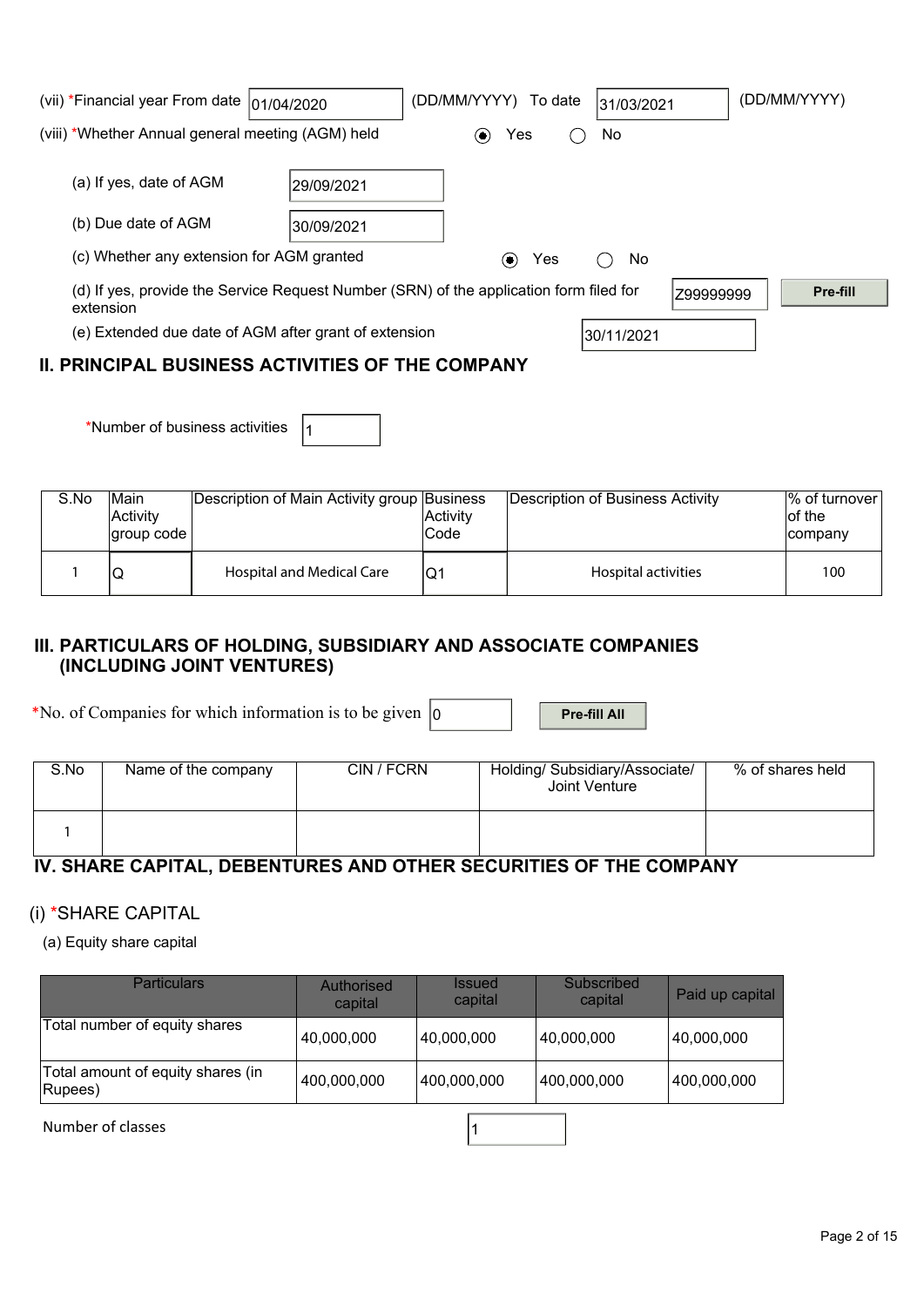| <b>Class of Shares</b><br><b>EQUITY SHARES</b> | <b>Authorised</b><br>capital | <b>Issued</b><br>capital | <b>Subscribed</b><br>∣capital | Paid up capital |
|------------------------------------------------|------------------------------|--------------------------|-------------------------------|-----------------|
| Number of equity shares                        | 40,000,000                   | 40,000,000               | 40,000,000                    | 40,000,000      |
| Nominal value per share (in rupees)            | 10                           | 10                       | 10                            | 10              |
| Total amount of equity shares (in rupees)      | 400,000,000                  | 400,000,000              | 400,000,000                   | 400,000,000     |

## **(b) Preference share capital**

| <b>Particulars</b>                                                      | Authorised<br>capital | <i><b>Issued</b></i><br>capital | Subscribed<br>capital | Paid-up capital |
|-------------------------------------------------------------------------|-----------------------|---------------------------------|-----------------------|-----------------|
| Total number of preference shares                                       |                       |                                 |                       |                 |
| Total amount of preference shares $\vert_{\Omega}$<br>$($ in rupees $)$ |                       |                                 | 0                     |                 |

## Number of classes  $\boxed{0}$

| <b>Class of shares</b>                        | Authorised<br>capital | <b>Issued</b><br> capital | <b>Subscribed</b><br>capital | Paid up capital |
|-----------------------------------------------|-----------------------|---------------------------|------------------------------|-----------------|
| Number of preference shares                   |                       |                           |                              |                 |
| Nominal value per share (in rupees)           |                       |                           |                              |                 |
| Total amount of preference shares (in rupees) |                       |                           |                              |                 |

## **(c) Unclassified share capital**

| <b>Particulars</b>                  | <b>Authorised Capital</b> |
|-------------------------------------|---------------------------|
| Total amount of unclassified shares |                           |

## **(d) Break-up of paid-up share capital**

| <b>Class of shares</b>                        |             | <b>Number of shares</b> |              |                               | <b>Total</b><br>Paid-up<br>amount | <b>Total</b><br>premium |
|-----------------------------------------------|-------------|-------------------------|--------------|-------------------------------|-----------------------------------|-------------------------|
| <b>Equity shares</b>                          | Physical    | <b>DEMAT</b>            | Total        |                               |                                   |                         |
| At the beginning of the year                  | 40,000,000  | $\pmb{0}$               | 40000000     | $[400,000,000]$ $400,000,00]$ |                                   |                         |
| Increase during the year                      | $\pmb{0}$   | $\Omega$                | $\mathbf{0}$ | $\mathbf 0$                   | $\mathbf 0$                       | 10                      |
| li. Pubic Issues                              | 0           | $\Omega$                | $\mathbf{0}$ | $\mathbf 0$                   | $\Omega$                          | 10                      |
| ii. Rights issue                              | $\mathbf 0$ | $\mathbf 0$             | 0            | $\mathbf 0$                   | 0                                 | 10                      |
| iii. Bonus issue                              | 0           | 0                       | 0            | 0                             | $\mathbf 0$                       | 10                      |
| iv. Private Placement/ Preferential allotment | 0           | $\Omega$                | 0            | 0                             | 0                                 | 10                      |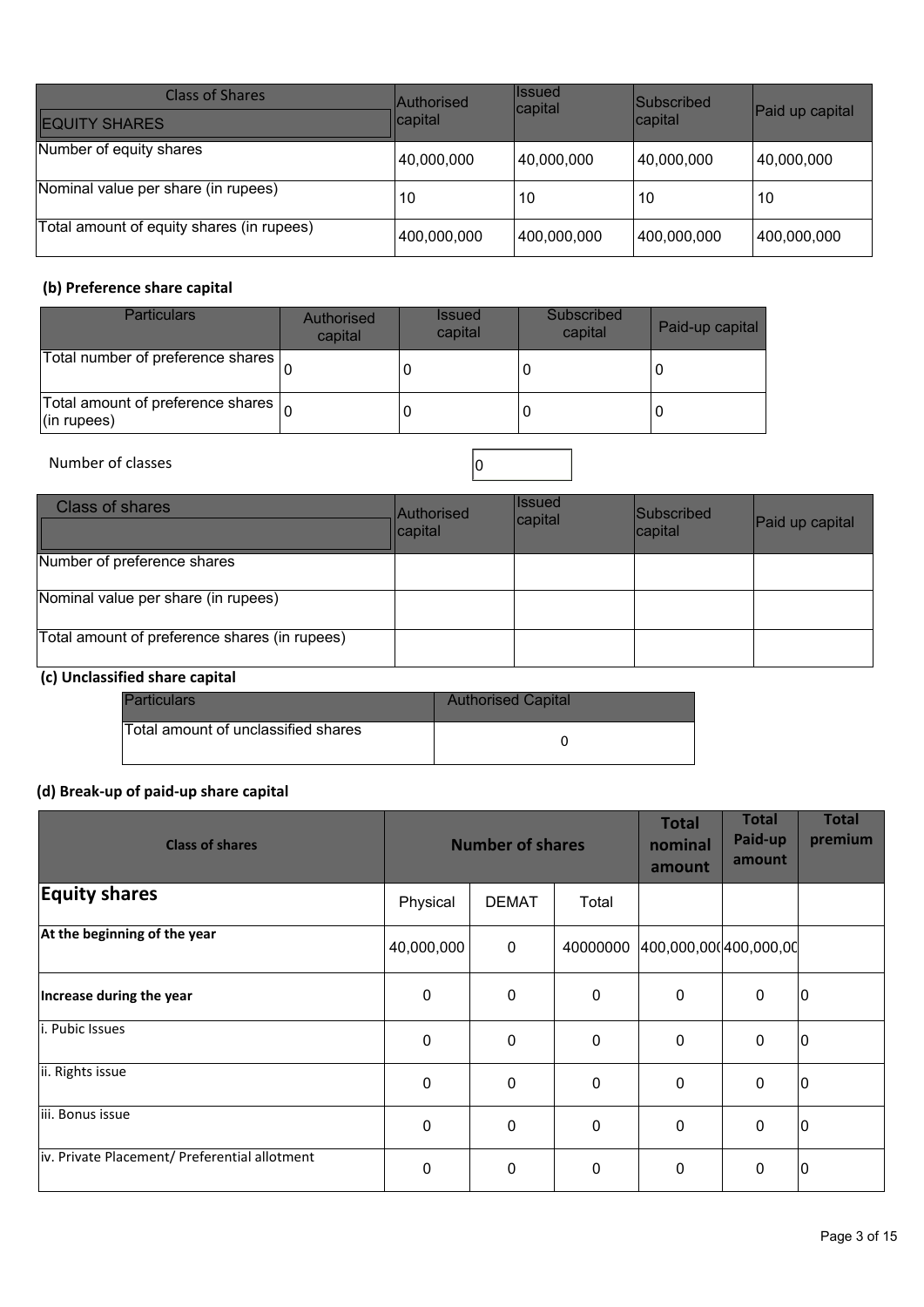| v. ESOPs                            | $\pmb{0}$  | $\mathbf 0$ | $\pmb{0}$   | 0                               | $\mathbf 0$ | 10 |
|-------------------------------------|------------|-------------|-------------|---------------------------------|-------------|----|
| vi. Sweat equity shares allotted    | $\pmb{0}$  | $\mathbf 0$ | $\pmb{0}$   | $\pmb{0}$                       | $\mathbf 0$ | 10 |
| vii. Conversion of Preference share | $\pmb{0}$  | $\mathbf 0$ | $\mathbf 0$ | $\pmb{0}$                       | $\mathbf 0$ | lo |
| viii. Conversion of Debentures      | $\pmb{0}$  | $\mathbf 0$ | $\pmb{0}$   | 0                               | $\mathbf 0$ | 10 |
| ix. GDRs/ADRs                       | $\pmb{0}$  | $\pmb{0}$   | $\pmb{0}$   | $\pmb{0}$                       | $\pmb{0}$   | 10 |
| x. Others, specify                  |            |             |             |                                 |             |    |
| Decrease during the year            | $\pmb{0}$  | $\mathbf 0$ | $\pmb{0}$   | $\pmb{0}$                       | $\mathbf 0$ | 10 |
| i. Buy-back of shares               | $\pmb{0}$  | $\mathbf 0$ | $\pmb{0}$   | $\mathbf 0$                     | $\mathbf 0$ | 10 |
| ii. Shares forfeited                | $\pmb{0}$  | $\mathbf 0$ | $\mathbf 0$ | 0                               | $\mathbf 0$ | 10 |
| iii. Reduction of share capital     | $\pmb{0}$  | $\pmb{0}$   | $\pmb{0}$   | $\mathbf 0$                     | $\mathbf 0$ | 0  |
| iv. Others, specify                 |            |             |             |                                 |             |    |
| At the end of the year              | 40,000,000 | $\mathbf 0$ |             | 40000000 400,000,000 400,000,00 |             |    |
|                                     |            |             |             |                                 |             |    |
|                                     |            |             |             |                                 |             |    |
| <b>Preference shares</b>            |            |             |             |                                 |             |    |
| At the beginning of the year        | $\pmb{0}$  | $\mathbf 0$ | $\pmb{0}$   | $\pmb{0}$                       | $\mathbf 0$ |    |
| Increase during the year            | $\pmb{0}$  | $\pmb{0}$   | $\pmb{0}$   | $\pmb{0}$                       | $\pmb{0}$   | 10 |
| i. Issues of shares                 | $\pmb{0}$  | $\pmb{0}$   | 0           | 0                               | $\mathbf 0$ | 0  |
| ii. Re-issue of forfeited shares    | $\pmb{0}$  | $\pmb{0}$   | $\pmb{0}$   | $\mathbf 0$                     | $\mathsf 0$ | 10 |
| iii. Others, specify                |            |             |             |                                 |             |    |
| Decrease during the year            | $\pmb{0}$  | $\mathbf 0$ | $\pmb{0}$   | $\pmb{0}$                       | $\mathsf 0$ | I٥ |
| i. Redemption of shares             | $\pmb{0}$  | $\mathbf 0$ | $\pmb{0}$   | $\pmb{0}$                       | $\mathbf 0$ | 10 |
| ii. Shares forfeited                | $\pmb{0}$  | $\mathbf 0$ | $\pmb{0}$   | $\mathbf 0$                     | $\mathbf 0$ | 10 |
| iii. Reduction of share capital     | $\pmb{0}$  | $\pmb{0}$   | $\mathsf 0$ | $\pmb{0}$                       | $\mathsf 0$ | 10 |
| iv. Others, specify                 |            |             |             |                                 |             |    |

ISIN of the equity shares of the company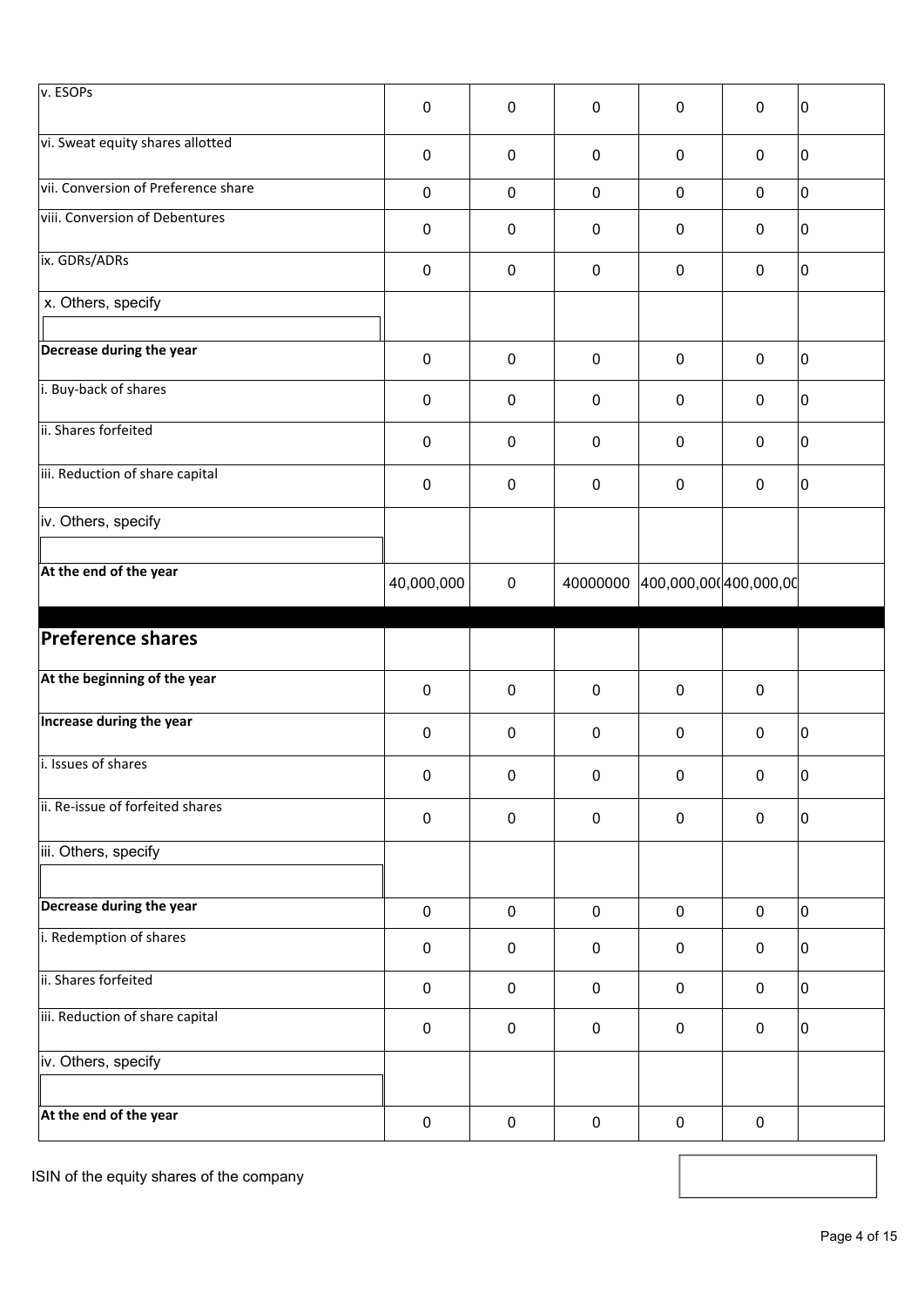|                | (ii) Details of stock split/consolidation during the year (for each class of shares) |     |      | 10    |
|----------------|--------------------------------------------------------------------------------------|-----|------|-------|
|                | Class of shares                                                                      | (i) | (ii) | (iii) |
| Before split / | Number of shares                                                                     |     |      |       |
| Consolidation  | Face value per share                                                                 |     |      |       |
| After split /  | Number of shares                                                                     |     |      |       |
| Consolidation  | Face value per share                                                                 |     |      |       |

## **(iii) Details of shares/Debentures Transfers since closure date of last financial year (or in the case of the first return at any time since the incorporation of the company) \***

| Yes<br>$\left(\begin{array}{c} \end{array}\right)$ |    | Not Applicable |
|----------------------------------------------------|----|----------------|
|                                                    |    |                |
|                                                    |    |                |
| Yes<br>$\left( \bullet \right)$                    | No |                |
|                                                    |    | $\odot$ No     |

Note: In case list of transfer exceeds 10, option for submission as a separate sheet attachment or submission in a CD/Digital Media may be shown.

| Date of the previous annual general meeting<br>26/12/2020                                                 |  |  |             |            |  |
|-----------------------------------------------------------------------------------------------------------|--|--|-------------|------------|--|
| Date of registration of transfer (Date Month Year)                                                        |  |  |             |            |  |
| - Equity, 2- Preference Shares, 3 - Debentures, 4 - Stock<br>Type of transfer                             |  |  |             |            |  |
| Number of Shares/ Debentures/<br>Amount per Share/<br>Debenture/Unit (in Rs.)<br><b>Units Transferred</b> |  |  |             |            |  |
| Ledger Folio of Transferor                                                                                |  |  |             |            |  |
| <b>Transferor's Name</b>                                                                                  |  |  |             |            |  |
| Surname                                                                                                   |  |  | middle name | first name |  |
| Ledger Folio of Transferee                                                                                |  |  |             |            |  |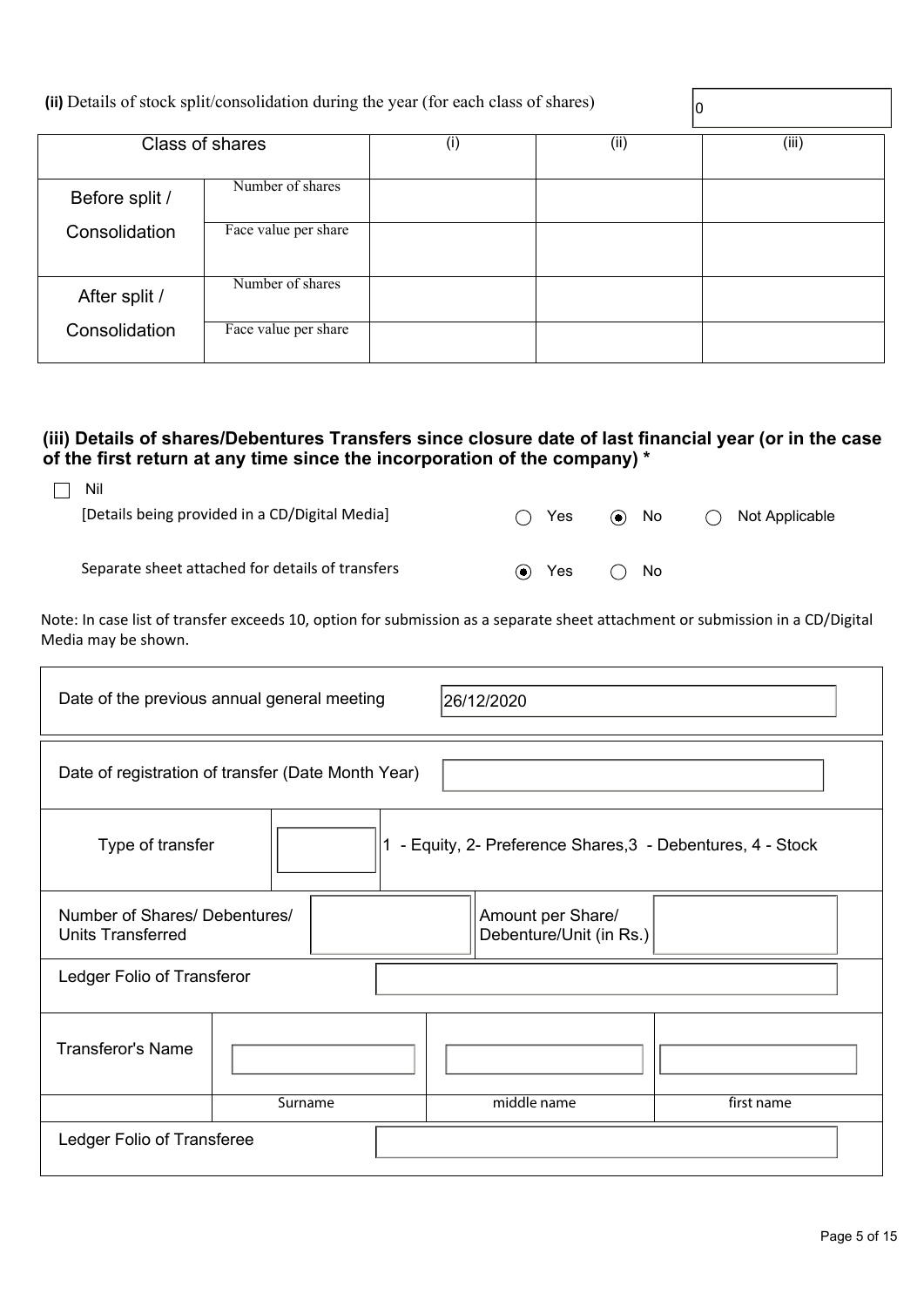| <b>Transferee's Name</b>                                                                                  |         |             |            |  |
|-----------------------------------------------------------------------------------------------------------|---------|-------------|------------|--|
|                                                                                                           | Surname | middle name | first name |  |
| Date of registration of transfer (Date Month Year)                                                        |         |             |            |  |
| 1 - Equity, 2- Preference Shares, 3 - Debentures, 4 - Stock<br>Type of transfer                           |         |             |            |  |
| Number of Shares/ Debentures/<br>Amount per Share/<br>Debenture/Unit (in Rs.)<br><b>Units Transferred</b> |         |             |            |  |
| Ledger Folio of Transferor                                                                                |         |             |            |  |
| <b>Transferor's Name</b>                                                                                  |         |             |            |  |
|                                                                                                           | Surname | middle name | first name |  |
| Ledger Folio of Transferee                                                                                |         |             |            |  |
| <b>Transferee's Name</b>                                                                                  |         |             |            |  |
|                                                                                                           | Surname | middle name | first name |  |

# **(iv)** \***Debentures (Outstanding as at the end of financial year)**

| <b>Particulars</b>            | <b>Number of units</b> | Nominal value per<br>lunit | <b>Total value</b> |
|-------------------------------|------------------------|----------------------------|--------------------|
| Non-convertible debentures    | 0                      | 0                          | 0                  |
| Partly convertible debentures | 0                      | 0                          | 0                  |
| Fully convertible debentures  | 0                      | 0                          | 0                  |
| Total                         |                        |                            | 0                  |

 **Details of debentures**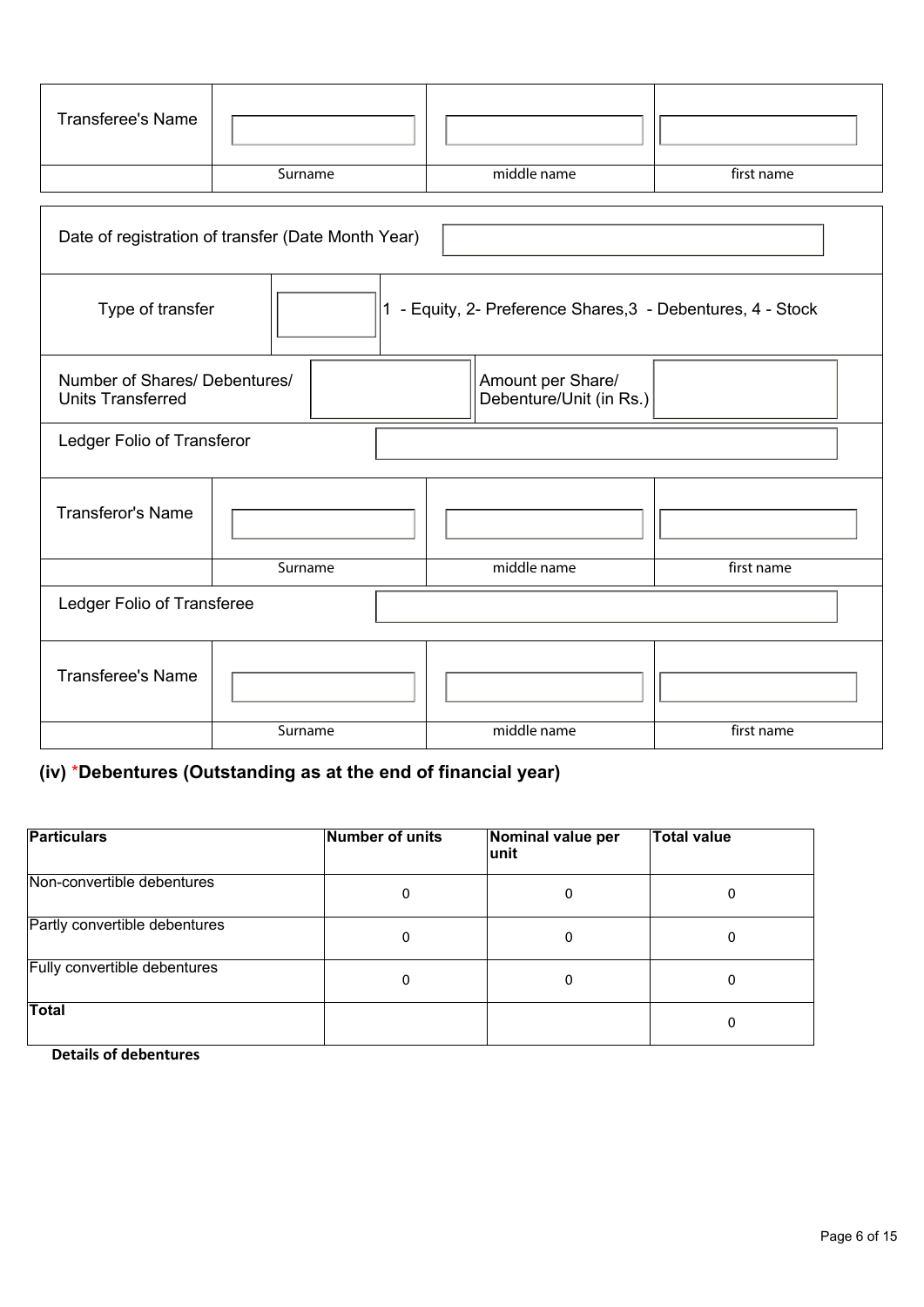| <b>Class of debentures</b>           | Outstanding as at<br>the beginning of the year<br>vear | Increase during the Decrease during the Outstanding as at<br>lvear | the end of the year |
|--------------------------------------|--------------------------------------------------------|--------------------------------------------------------------------|---------------------|
| Non-convertible debentures           |                                                        |                                                                    |                     |
| <b>Partly convertible debentures</b> |                                                        |                                                                    |                     |
| <b>Fully convertible debentures</b>  |                                                        |                                                                    |                     |

## **(v) Securities (other than shares and debentures)** 0

| Type of<br>Securities | Number of<br>Securities | Nominal Value of<br>each Unit | <b>Total Nominal</b><br>lValue | Paid up Value of<br>each Unit | Total Paid up Value |
|-----------------------|-------------------------|-------------------------------|--------------------------------|-------------------------------|---------------------|
|                       |                         |                               |                                |                               |                     |
|                       |                         |                               |                                |                               |                     |
|                       |                         |                               |                                |                               |                     |
|                       |                         |                               |                                |                               |                     |
| Total                 |                         |                               |                                |                               |                     |

# **V. \*Turnover and net worth of the company (as defined in the Companies Act, 2013)**

## **(i) Turnover**

821,276,424

## **(ii) Net worth of the Company**

86,671,386

## **VI. (a) \*SHARE HOLDING PATTERN - Promoters**

| <b>S. No.</b>    | Category                                | Equity                  |             | Preference       |            |
|------------------|-----------------------------------------|-------------------------|-------------|------------------|------------|
|                  |                                         | <b>Number of shares</b> | Percentage  | Number of shares | Percentage |
| $\overline{1}$ . | Individual/Hindu Undivided Family       |                         |             |                  |            |
|                  | (i) Indian                              | 39,500,000              | 98.75       | 0                |            |
|                  | (ii) Non-resident Indian (NRI)          | $\mathbf 0$             | $\mathbf 0$ | $\mathbf 0$      |            |
|                  | (iii) Foreign national (other than NRI) | $\mathbf 0$             | $\mathbf 0$ | $\pmb{0}$        |            |
| 2.               | Government                              |                         |             |                  |            |
|                  | (i) Central Government                  | 0                       | $\pmb{0}$   | $\pmb{0}$        |            |
|                  | (ii) State Government                   | $\mathbf 0$             | 0           | 0                |            |
|                  | (iii) Government companies              | $\mathbf 0$             | $\pmb{0}$   | 0                |            |
| 3.               | Insurance companies                     | 0                       | $\pmb{0}$   | $\pmb{0}$        |            |
| 4.               | <b>Banks</b>                            | $\mathbf 0$             | 0           | 0                |            |
| 5.               | <b>Financial institutions</b>           | 0                       | 0           | 0                |            |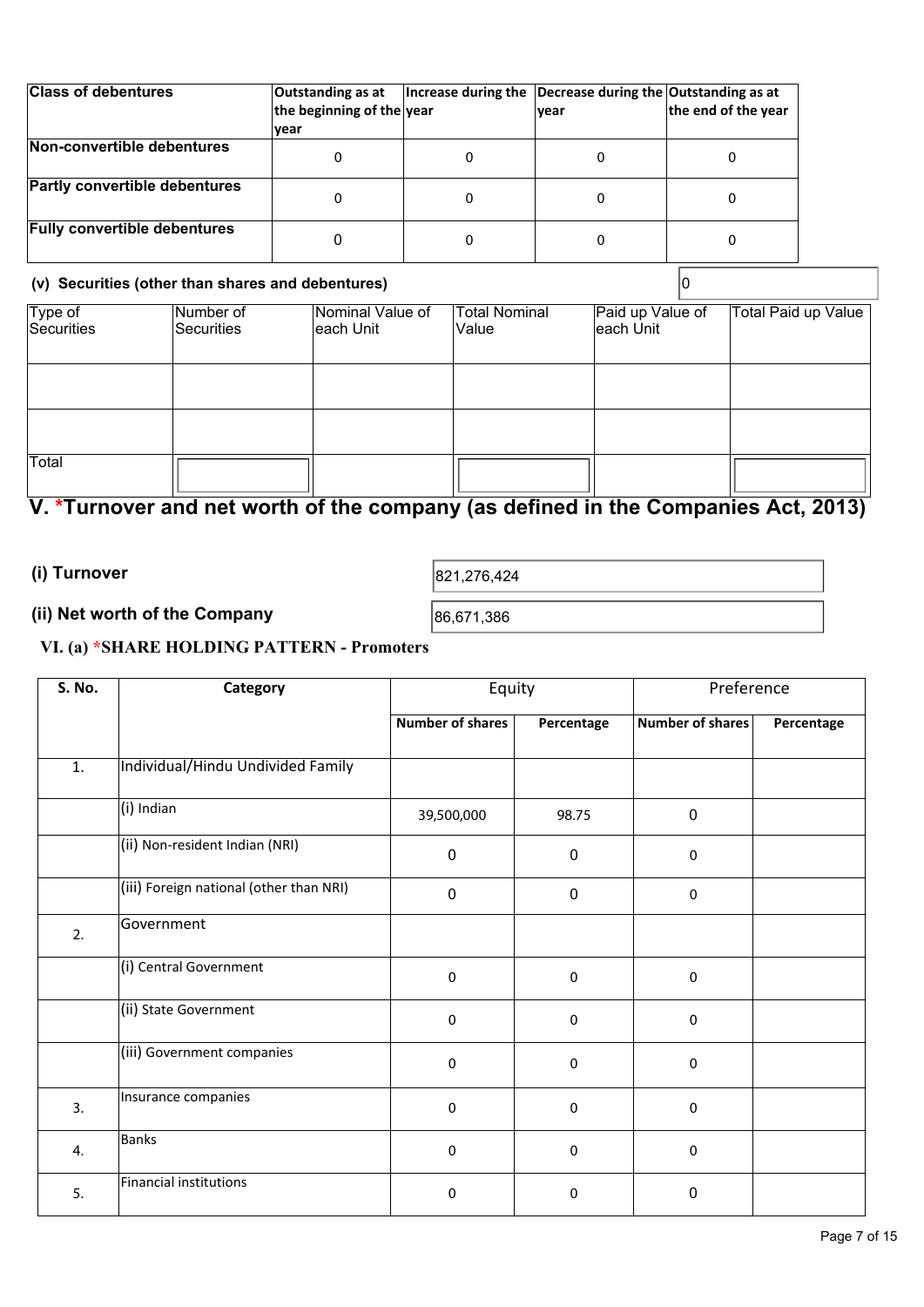| 6.  | Foreign institutional investors         | 0          | 0    | 0 |   |
|-----|-----------------------------------------|------------|------|---|---|
| 7.  | Mutual funds                            | 0          | 0    | 0 |   |
| 8.  | Venture capital                         | 0          | 0    | 0 |   |
| 9.  | Body corporate<br>(not mentioned above) | 500,000    | 1.25 | 0 |   |
| 10. | Others                                  | 0          | 0    | 0 |   |
|     | Total                                   | 40,000,000 | 100  | 0 | 0 |

Total number of shareholders (promoters)  $\sqrt{43}$ 

## **(b) \*SHARE HOLDING PATTERN - Public/Other than promoters**

| <b>S. No.</b>    | Category                                       | Equity                  |             | Preference       |            |
|------------------|------------------------------------------------|-------------------------|-------------|------------------|------------|
|                  |                                                | <b>Number of shares</b> | Percentage  | Number of shares | Percentage |
| $\overline{1}$ . | Individual/Hindu Undivided Family              |                         |             |                  |            |
|                  | (i) Indian                                     | $\mathbf 0$             | $\mathbf 0$ | $\pmb{0}$        |            |
|                  | (ii) Non-resident Indian (NRI)                 | $\pmb{0}$               | $\pmb{0}$   | $\mathbf 0$      |            |
|                  | (iii) Foreign national (other than NRI)        | $\pmb{0}$               | $\pmb{0}$   | $\pmb{0}$        |            |
| 2.               | Government                                     |                         |             |                  |            |
|                  | (i) Central Government                         | $\pmb{0}$               | $\pmb{0}$   | $\pmb{0}$        |            |
|                  | (ii) State Government                          | $\mathbf 0$             | $\pmb{0}$   | $\mathbf 0$      |            |
|                  | (iii) Government companies                     | $\mathbf 0$             | $\mathbf 0$ | $\mathbf 0$      |            |
| 3.               | Insurance companies                            | $\pmb{0}$               | $\pmb{0}$   | $\mathbf 0$      |            |
| 4.               | <b>Banks</b>                                   | $\pmb{0}$               | $\pmb{0}$   | $\pmb{0}$        |            |
| 5.               | <b>Financial institutions</b>                  | $\mathbf 0$             | $\mathbf 0$ | $\mathbf 0$      |            |
| 6.               | Foreign institutional investors                | $\pmb{0}$               | $\pmb{0}$   | $\pmb{0}$        |            |
| 7.               | Mutual funds                                   | $\mathbf 0$             | $\pmb{0}$   | $\mathbf 0$      |            |
| 8.               | Venture capital                                | $\pmb{0}$               | $\pmb{0}$   | $\mathbf 0$      |            |
| 9.               | <b>Body corporate</b><br>(not mentioned above) | $\mathbf 0$             | $\mathbf 0$ | $\pmb{0}$        |            |
| 10.              | Others                                         | $\pmb{0}$               | $\Omega$    | $\pmb{0}$        |            |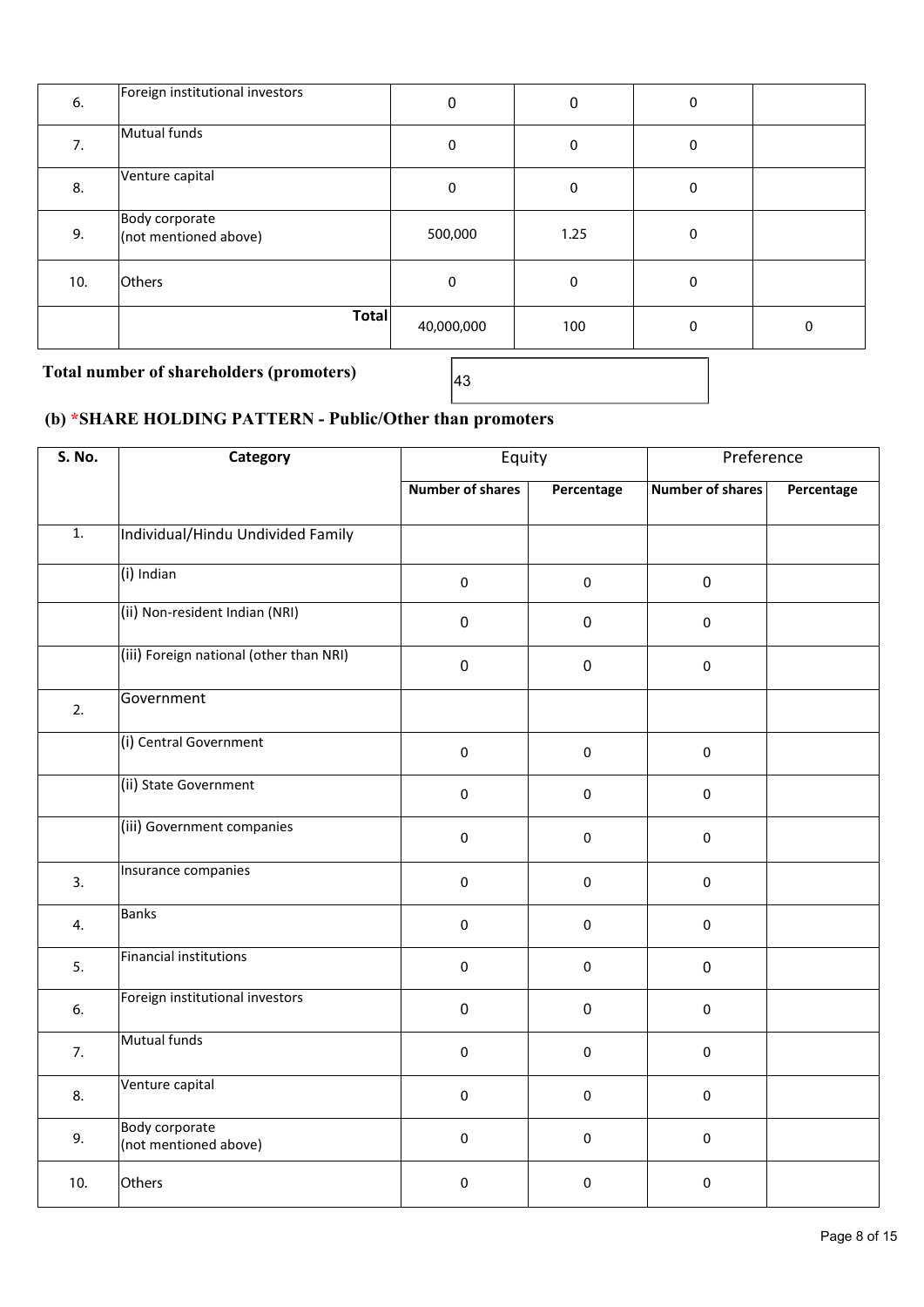| <b>Total</b>                                                             |    |  | 0 |
|--------------------------------------------------------------------------|----|--|---|
| Total number of shareholders (other than promoters) $\vert_{\Omega}$     |    |  |   |
| Total number of shareholders (Promoters+Public/<br>Other than promoters) | 43 |  |   |

## **VII. \*NUMBER OF PROMOTERS, MEMBERS, DEBENTURE HOLDERS (Details, Promoters, Members (other than promoters), Debenture holders)**

| <b>Details</b>                    | At the beginning of the year | At the end of the year |
|-----------------------------------|------------------------------|------------------------|
| <b>IPromoters</b>                 | 40                           | 43                     |
| Members<br>(other than promoters) | 0                            |                        |
| Debenture holders                 | 0                            |                        |

## **VIII. DETAILS OF DIRECTORS AND KEY MANAGERIAL PERSONNEL**

## **(A) \*Composition of Board of Directors**

| <b>Category</b>                             |             | Number of directors at the<br>beginning of the year | Number of directors at the end<br>of the year |                | Percentage of shares held by<br>directors as at the end of year |               |
|---------------------------------------------|-------------|-----------------------------------------------------|-----------------------------------------------|----------------|-----------------------------------------------------------------|---------------|
|                                             | Executive   | Non-executive                                       | Executive                                     | Non-executive  | Executive                                                       | Non-executive |
| A. Promoter                                 | 10          | $\overline{2}$                                      | 10                                            | $\overline{2}$ | 81.01                                                           | $\mathbf 0$   |
| <b>B. Non-Promoter</b>                      | $\mathbf 0$ | 0                                                   | 0                                             | $\mathbf 0$    | 0                                                               | $\mathbf 0$   |
| (i) Non-Independent                         | $\pmb{0}$   | $\mathbf 0$                                         | $\mathbf 0$                                   | $\mathbf 0$    | 0                                                               | $\mathbf{0}$  |
| (ii) Independent                            | 0           | $\mathbf 0$                                         | $\mathbf 0$                                   | $\mathbf 0$    | 0                                                               | $\pmb{0}$     |
| <b>C. Nominee Directors</b><br>representing | 0           | $\mathbf 0$                                         | $\mathbf 0$                                   | $\mathbf 0$    | 0                                                               | $\mathbf 0$   |
| $(i)$ Banks & FIs                           | $\pmb{0}$   | $\mathbf 0$                                         | $\mathbf 0$                                   | $\mathbf 0$    | $\pmb{0}$                                                       | $\pmb{0}$     |
| (ii) Investing institutions                 | $\pmb{0}$   | $\mathbf 0$                                         | $\mathbf 0$                                   | $\mathbf 0$    | 0                                                               | $\mathbf 0$   |
| (iii) Government                            | $\Omega$    | $\mathbf 0$                                         | $\mathbf 0$                                   | $\mathbf 0$    | 0                                                               | $\mathbf{0}$  |
| (iv) Small share holders                    | 0           | $\mathbf 0$                                         | $\mathbf 0$                                   | $\mathbf 0$    | 0                                                               | $\mathbf 0$   |
| $(v)$ Others                                | $\mathbf 0$ | $\mathbf 0$                                         | $\mathbf 0$                                   | $\mathbf 0$    | 0                                                               | $\mathbf 0$   |
| Total                                       | 10          | $\overline{2}$                                      | 10                                            | $\overline{2}$ | 81.01                                                           | $\mathbf 0$   |

**Number of Directors and Key managerial personnel (who is not director) as on the financial year end date** 13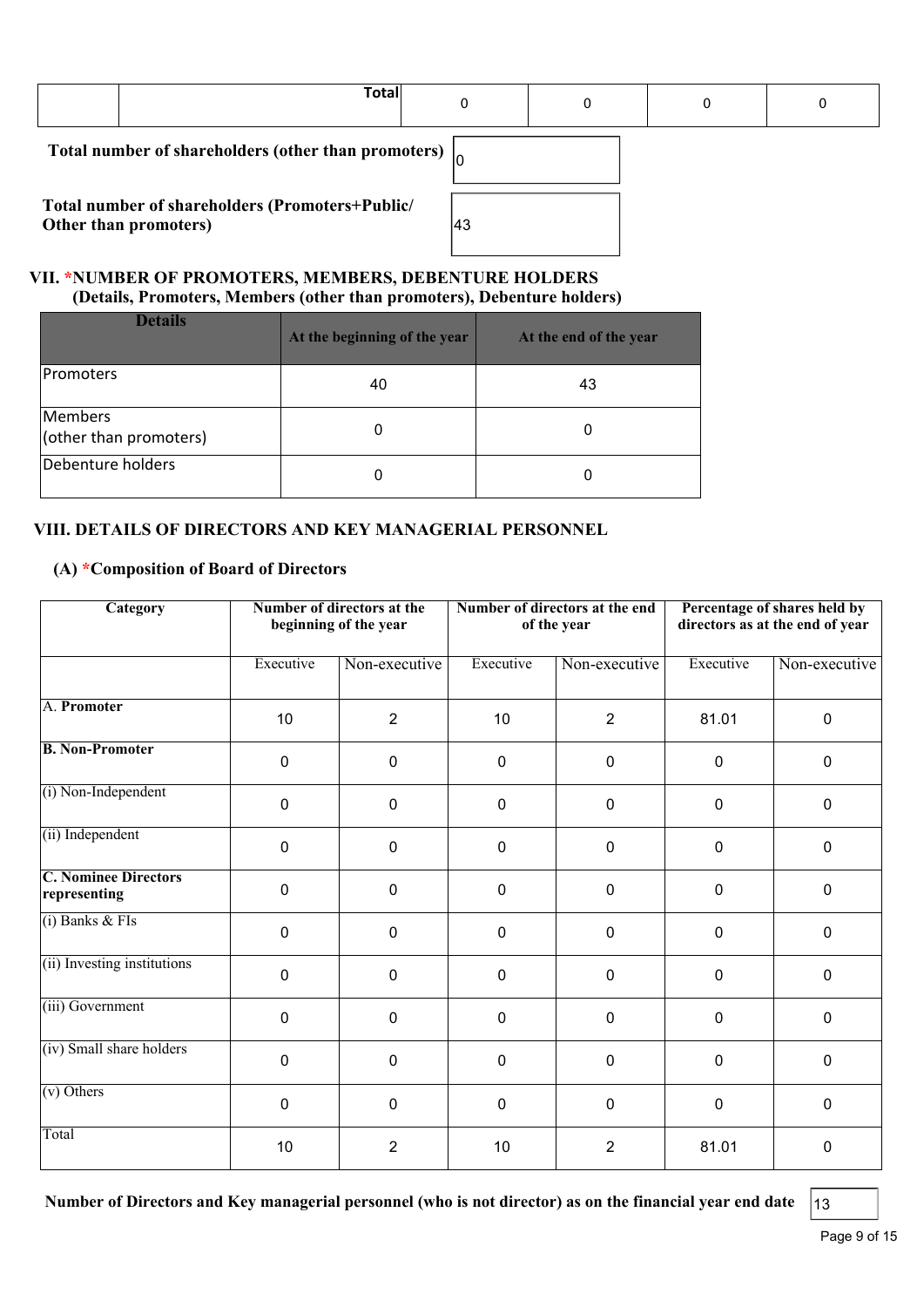## **(B) (i) \*Details of directors and Key managerial personnel as on the closure of financial year**

| Name                      | DIN/PAN    | Designation             | Number of equity<br>share(s) held | Date of cessation (after closure of<br>financial year : If any) |
|---------------------------|------------|-------------------------|-----------------------------------|-----------------------------------------------------------------|
| <b>NEIL BARDOLOI</b>      | 00660617   | Managing Director       | 3,310,461                         |                                                                 |
| <b>DEEPAK KAYAL</b>       | 00585828   | <b>Director</b>         | 9,150,600                         |                                                                 |
| <b>RITU KAYAL</b>         | 00586862   | <b>Director</b>         | 4,926,000                         | 12/11/2021                                                      |
| MANOJ KUMAR KAYAI         | 00586961   | <b>Director</b>         | 1,365,000                         | 12/11/2021                                                      |
| <b>IMANASH PRATIM BAR</b> | 00660593   | <b>Director</b>         | 3,310,462                         |                                                                 |
| <b>PRAKRITISH BORA</b>    | 00660696   | <b>Director</b>         | 3,310,461                         | 12/11/2021                                                      |
| RAGHUNATH PRASAD          | 02413446   | <b>Director</b>         | 1,217,950                         | 12/11/2021                                                      |
| <b>DEEPAK KALITA</b>      | 02743442   | <b>Director</b>         | 2,428,333                         | 12/11/2021                                                      |
| <b>KIRAN KAYAL</b>        | 02987892   | <b>Director</b>         | 958,400                           | 12/11/2021                                                      |
| <b>MANASH BARUAH</b>      | 03019725   | <b>Director</b>         | 2,425,833                         | 12/11/2021                                                      |
| PUSPA DEVI KAYAL          | 08325674   | <b>Director</b>         | 0                                 | 12/11/2021                                                      |
| <b>RAGINI KAYAL</b>       | 08328478   | <b>Director</b>         | 0                                 | 12/11/2021                                                      |
| <b>IPRADIP KUMAR PURB</b> | BXEPP0679L | <b>Company Secretar</b> | 0                                 |                                                                 |

**(ii) Particulars of change in director(s) and Key managerial personnel during the year** 0

| Name | DIN/PAN | the financial year | Designation at the  Date of appointment/<br>beginning / during   change in designation/<br><i>cessation</i> | Nature of change (Appointment/<br>Change in designation/ Cessation) |
|------|---------|--------------------|-------------------------------------------------------------------------------------------------------------|---------------------------------------------------------------------|
|      |         |                    |                                                                                                             |                                                                     |

## **IX. MEETINGS OF MEMBERS/CLASS OF MEMBERS/BOARD/COMMITTEES OF THE BOARD OF DIRECTORS**

 **A.** MEMBERS/CLASS /REQUISITIONED/NCLT/COURT CONVENED MEETINGS

| Number of meetings held     |                 |                                               |                                |                            |
|-----------------------------|-----------------|-----------------------------------------------|--------------------------------|----------------------------|
| Type of meeting             | Date of meeting | <b>Total Number of</b><br>Members entitled to | Attendance                     |                            |
|                             |                 | attend meeting                                | Number of members<br>lattended | % of total<br>shareholding |
| <b>ANNUAL GENERAL MEETI</b> | 26/12/2020      | 40                                            | 40                             | 100                        |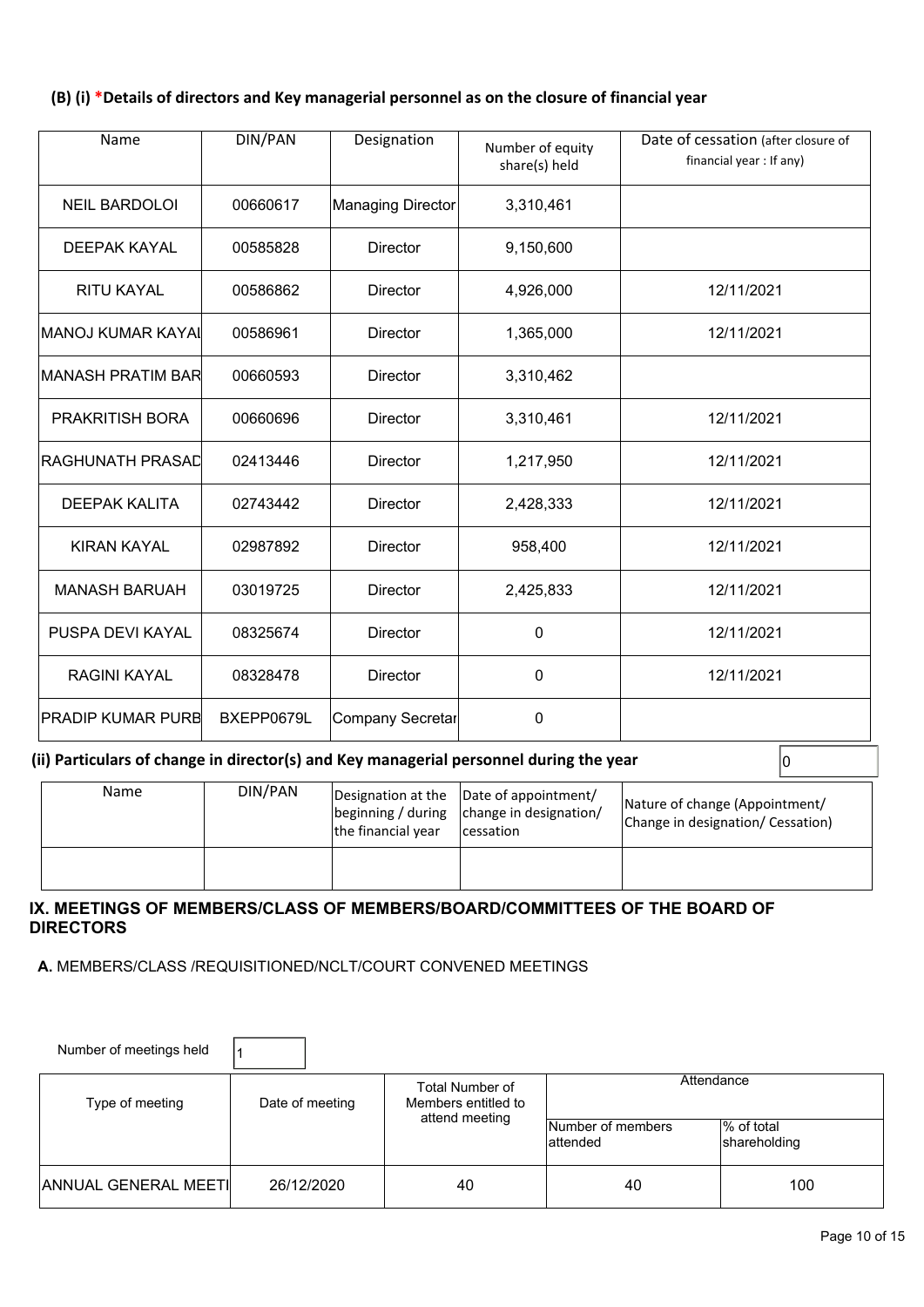## **B. BOARD MEETINGS**

|                | *Number of meetings held<br>13 |                                                               |                                 |                 |  |  |  |  |  |
|----------------|--------------------------------|---------------------------------------------------------------|---------------------------------|-----------------|--|--|--|--|--|
| S. No.         | Date of meeting                | <b>Total Number of directors</b><br>associated as on the date | Attendance                      |                 |  |  |  |  |  |
|                |                                | of meeting                                                    | Number of directors<br>attended | % of attendance |  |  |  |  |  |
| $\mathbf{1}$   | 20/05/2020                     | 12                                                            | 8                               | 66.67           |  |  |  |  |  |
| $\overline{2}$ | 05/06/2020                     | 12                                                            | 8                               | 66.67           |  |  |  |  |  |
| $\mathfrak{S}$ | 19/06/2020                     | 12                                                            | 8                               | 66.67           |  |  |  |  |  |
| $\overline{4}$ | 18/08/2020                     | 12                                                            | 8                               | 66.67           |  |  |  |  |  |
| $5\,$          | 30/10/2020                     | 12                                                            | 12                              | 100             |  |  |  |  |  |
| 6              | 01/12/2020                     | 12                                                            | 12                              | 100             |  |  |  |  |  |
| $\overline{7}$ | 15/01/2021                     | 12                                                            | 12                              | 100             |  |  |  |  |  |
| 8              | 21/01/2021                     | 12                                                            | 12                              | 100             |  |  |  |  |  |
| 9              | 22/02/2021                     | 12                                                            | 12                              | 100             |  |  |  |  |  |
| 10             | 10/03/2021                     | 12                                                            | 12                              | 100             |  |  |  |  |  |
| 11             | 19/03/2021                     | 12                                                            | 12                              | 100             |  |  |  |  |  |
| 12             | 24/03/2021                     | 12                                                            | 12                              | 100             |  |  |  |  |  |

## **C. COMMITTEE MEETINGS**

| Number of meetings held |                    |                                                               |              |                   |                 |
|-------------------------|--------------------|---------------------------------------------------------------|--------------|-------------------|-----------------|
| S. No.                  | Type of<br>meeting | $\left  \text{Date of meeting} \right  \text{on the date of}$ | Total Number | Number of members | Attendance      |
|                         |                    |                                                               | the meeting  | lattended         | % of attendance |
|                         | ---------          |                                                               |              |                   |                 |

## **D. \*ATTENDANCE OF DIRECTORS**

|           |                         | <b>Board Meetings</b>                                 |           |                       | <b>Committee Meetings</b>                             |           |                      | Whether<br>attended AGM |
|-----------|-------------------------|-------------------------------------------------------|-----------|-----------------------|-------------------------------------------------------|-----------|----------------------|-------------------------|
| S.<br>No. | Name<br>of the director | Number of<br>Meetings which Number of<br>director was | Meetings  | $%$ of<br>lattendance | Number of<br>Meetings which Number of<br>director was | Meetings  | l% of<br>lattendance | held on                 |
|           |                         | lentitled to<br>lattend                               | lattended |                       | lentitled to<br>lattend                               | lattended |                      | 29/09/2021              |
|           |                         |                                                       |           |                       |                                                       |           |                      | (Y/N/NA)                |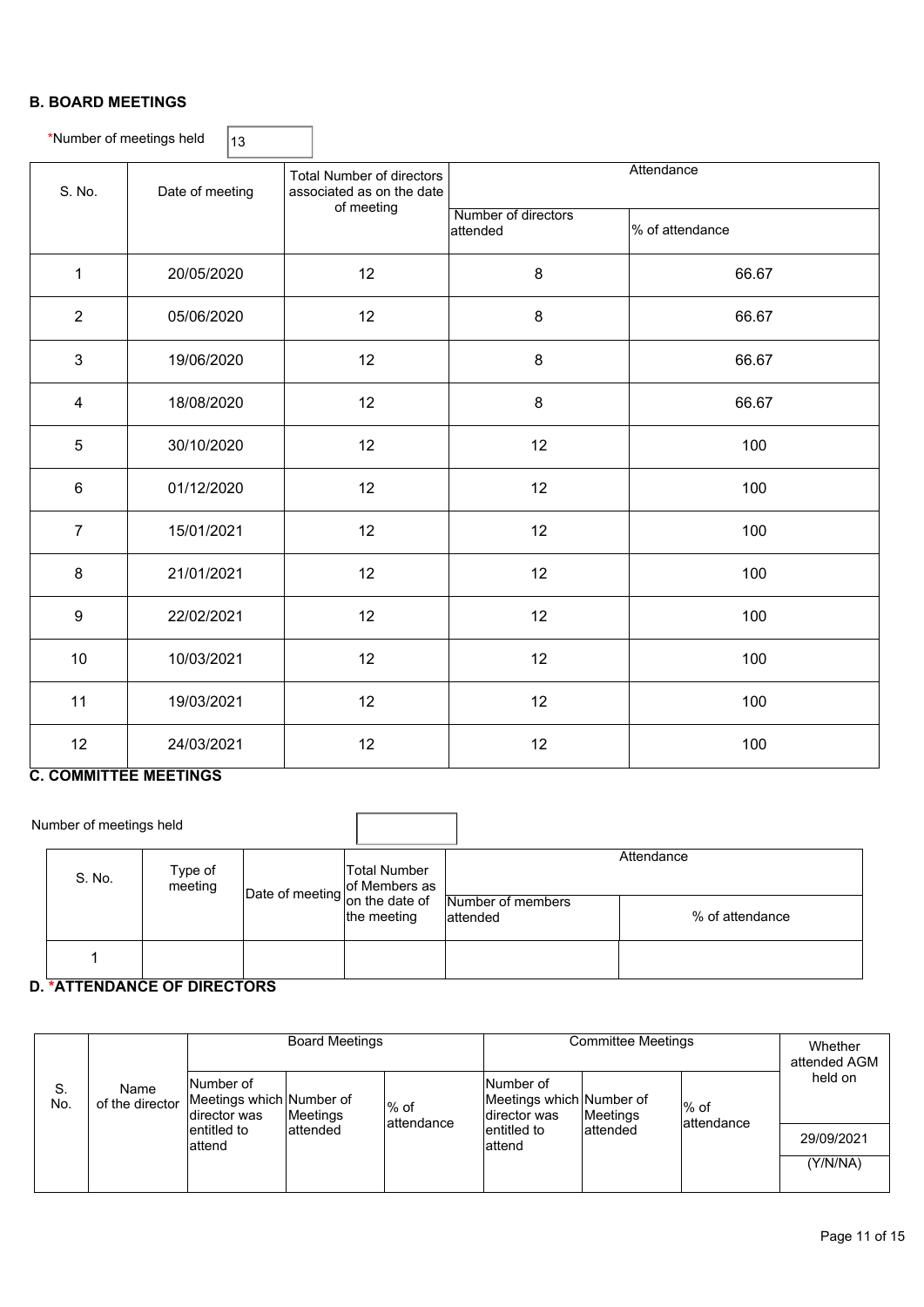| $\mathbf{1}$   | NEIL BARDOI        | 13 | 13 | 100   | $\mathbf 0$ | $\mathbf 0$ | $\mathbf 0$ | Yes |
|----------------|--------------------|----|----|-------|-------------|-------------|-------------|-----|
| $\overline{2}$ | <b>DEEPAK KAY</b>  | 13 | 13 | 100   | $\mathbf 0$ | $\mathbf 0$ | $\mathbf 0$ | Yes |
| 3              | RITU KAYAL         | 13 | 9  | 69.23 | $\mathbf 0$ | $\mathbf 0$ | $\mathbf 0$ | Yes |
| 4              | MANOJ KUM/         | 13 | 13 | 100   | $\mathbf 0$ | $\mathbf 0$ | $\mathbf 0$ | Yes |
| 5              | MANASH PRA         | 13 | 13 | 100   | $\mathbf 0$ | $\mathbf 0$ | $\mathbf 0$ | Yes |
| 6              | <b>PRAKRITISH</b>  | 13 | 13 | 100   | $\mathbf 0$ | $\mathbf 0$ | $\mathbf 0$ | Yes |
| $\overline{7}$ | <b>RAGHUNATH</b>   | 13 | 13 | 100   | $\mathbf 0$ | $\mathbf 0$ | $\mathbf 0$ | Yes |
| 8              | <b>DEEPAK KAL</b>  | 13 | 13 | 100   | $\mathbf 0$ | $\mathbf 0$ | $\mathbf 0$ | Yes |
| $9\,$          | <b>KIRAN KAYAI</b> | 13 | 9  | 69.23 | $\mathbf 0$ | $\mathbf 0$ | $\mathbf 0$ | Yes |
| 10             | MANASH BAF         | 13 | 13 | 100   | $\mathbf 0$ | $\mathbf 0$ | $\mathbf 0$ | Yes |
| 11             | <b>PUSPA DEVI</b>  | 13 | 9  | 69.23 | $\mathbf 0$ | $\mathbf 0$ | $\mathbf 0$ | Yes |
| 12             | <b>RAGINI KAYA</b> | 13 | 9  | 69.23 | $\mathbf 0$ | $\pmb{0}$   | $\pmb{0}$   | No  |

## **X. \*REMUNERATION OF DIRECTORS AND KEY MANAGERIAL PERSONNEL**

 $\Box$  Nil

Number of Managing Director, Whole-time Directors and/or Manager whose remuneration details to be entered

| S. No.         | Name                            | Designation           | <b>Gross Salary</b> | Commission | Stock Option/<br>Sweat equity | <b>Others</b> | Total<br>Amount |
|----------------|---------------------------------|-----------------------|---------------------|------------|-------------------------------|---------------|-----------------|
| 1              | <b>NEIL BARDOLOI</b>            | <b>IMANAGING DIFI</b> | 0                   |            |                               | 13,379,266    | 13,379,266      |
| 2              | RAGHUNATH PRA EXECUTIVE DII     |                       | 0                   |            |                               | 306,204       | 306,204         |
| 3              | <b>DEEPAK KAYAL</b>             | <b>EXECUTIVE DII</b>  | 1,500,000           |            |                               |               | 1,500,000       |
| $\overline{4}$ | MANOJ KUMAR KAEXECUTIVE DII     |                       | 1,500,000           |            |                               |               | 1,500,000       |
| 5              | <b>KIRAN KAYAL</b>              | <b>EXECUTIVE DII</b>  | 1,350,000           |            |                               |               | 1,350,000       |
| 6              | IMANASH PRATIM IIEXECUTIVE DIII |                       | 0                   |            |                               | 7,977,215     | 7,977,215       |
| $\overline{7}$ | PRAKRITISH BOR/EXECUTIVE DII    |                       | 0                   |            |                               | 11,032,280    | 11,032,280      |
| 8              | <b>DEEPAK KALITA</b>            | <b>EXECUTIVE DII</b>  | 2,820,000           |            |                               |               | 2,820,000       |
| 9              | MANASH BARUAH EXECUTIVE DII     |                       | 3,300,000           |            |                               |               | 3,300,000       |
|                | Total                           |                       | 10,470,000          | 0          | 0                             | 32,694,965    | 43,164,965      |

Number of CEO, CFO and Company secretary whose remuneration details to be entered

 $\vert$ 9

1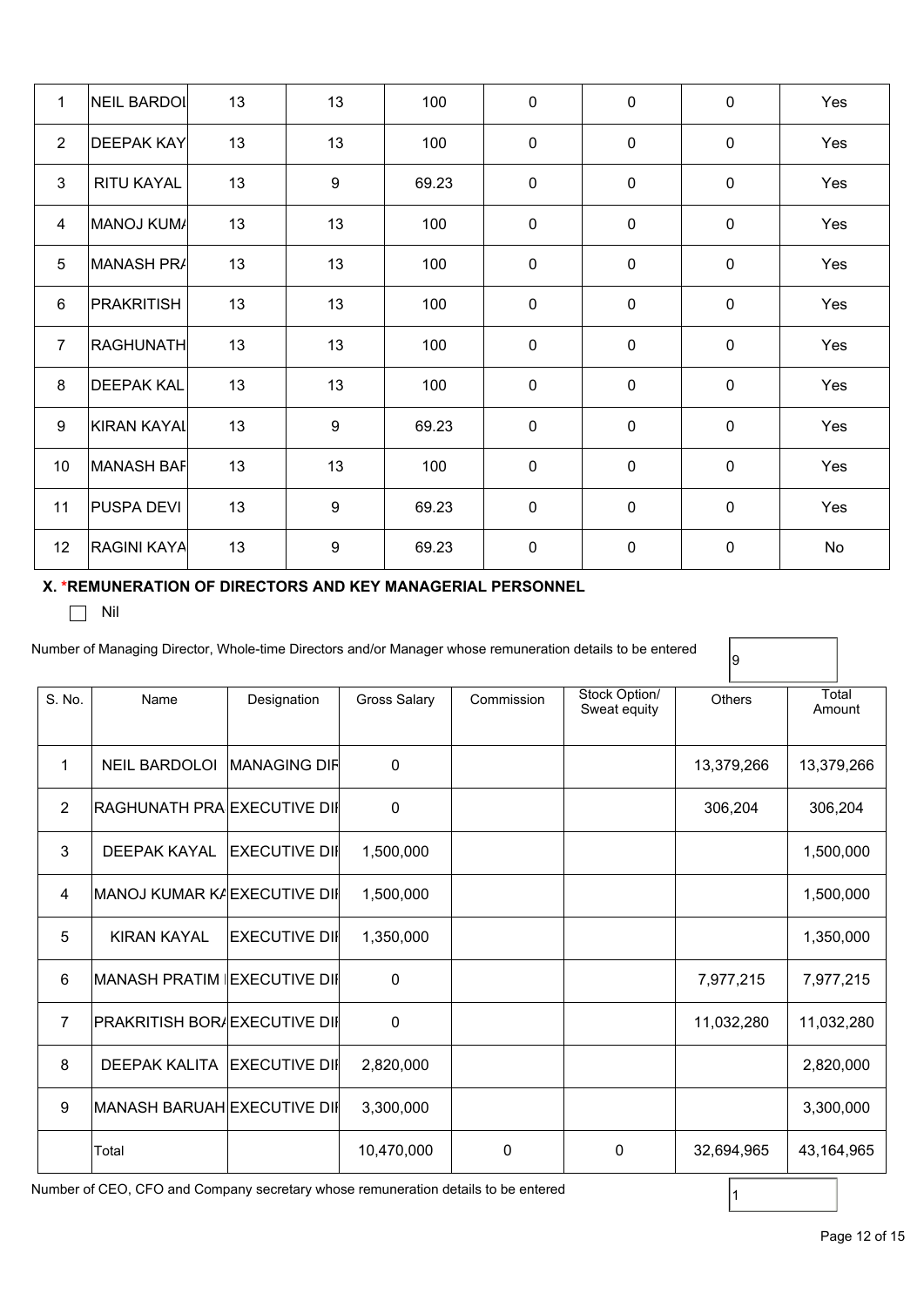| S. No.      | Name                                                                                                                                                                                                                                                                               | Designation   | <b>Gross Salary</b> | Commission                                                         | Stock Option/<br>Sweat equity     | Others                                                 | Total<br>Amount |  |  |
|-------------|------------------------------------------------------------------------------------------------------------------------------------------------------------------------------------------------------------------------------------------------------------------------------------|---------------|---------------------|--------------------------------------------------------------------|-----------------------------------|--------------------------------------------------------|-----------------|--|--|
| 1           | PRADIP KUMAR PICOMPANY SEC                                                                                                                                                                                                                                                         |               | 496,000             |                                                                    |                                   |                                                        | 496,000         |  |  |
|             | Total                                                                                                                                                                                                                                                                              |               | 496,000             |                                                                    |                                   |                                                        | 496,000         |  |  |
|             | Number of other directors whose remuneration details to be entered                                                                                                                                                                                                                 |               |                     |                                                                    |                                   | 2                                                      |                 |  |  |
| S. No.      | Name                                                                                                                                                                                                                                                                               | Designation   | <b>Gross Salary</b> | Commission                                                         | Stock Option/<br>Sweat equity     | Others                                                 | Total<br>Amount |  |  |
| $\mathbf 1$ | PUSPA DEVI KAYANON-EXECUTI\                                                                                                                                                                                                                                                        |               | 1,350,000           |                                                                    |                                   |                                                        | 1,350,000       |  |  |
| 2           | <b>RAGINI KAYAL</b>                                                                                                                                                                                                                                                                | NON-EXECUTIV  | 700,000             |                                                                    |                                   |                                                        | 700,000         |  |  |
|             | Total                                                                                                                                                                                                                                                                              |               | 2,050,000           |                                                                    |                                   |                                                        | 2,050,000       |  |  |
|             | XI. MATTERS RELATED TO CERTIFICATION OF COMPLIANCES AND DISCLOSURES<br>* A. Whether the company has made compliances and disclosures in respect of applicable $\odot$<br>Yes<br>No<br>provisions of the Companies Act, 2013 during the year<br>B. If No, give reasons/observations |               |                     |                                                                    |                                   |                                                        |                 |  |  |
|             | XII. PENALTY AND PUNISHMENT - DETAILS THEREOF<br>(A) DETAILS OF PENALTIES / PUNISHMENT IMPOSED ON COMPANY/DIRECTORS /OFFICERS $\boxtimes$                                                                                                                                          |               |                     |                                                                    |                                   | Nil                                                    |                 |  |  |
| Name of the | Name of the court/<br>concerned<br>company/directors/ Authority                                                                                                                                                                                                                    | Date of Order |                     | Name of the Act and<br>section under which<br>nanglicad / nunichad | Details of penalty/<br>punishment | Details of appeal (if any)<br>including present status |                 |  |  |

| Name of the<br>company/ directors/<br>lofficers | Name of the court/<br>concerned<br>Authority | <b>IDate of Order</b> | Name of the Act and<br>section under which<br>penalised / punished | Details of penalty/<br><i>lpunishment</i> | Details of appeal (if any)<br>including present status |  |  |
|-------------------------------------------------|----------------------------------------------|-----------------------|--------------------------------------------------------------------|-------------------------------------------|--------------------------------------------------------|--|--|
|                                                 |                                              |                       |                                                                    |                                           |                                                        |  |  |
| (B) DETAILS OF COMPOUNDING OF OFFENCES<br>Nil   |                                              |                       |                                                                    |                                           |                                                        |  |  |

| Name of the<br>company/ directors/<br>lofficers | Name of the court/<br>concerned<br><b>Authority</b> | Date of Order | Name of the Act and<br>section under which<br>loffence committed | Particulars of<br>loffence | Amount of compounding (in<br>Rupees) |
|-------------------------------------------------|-----------------------------------------------------|---------------|------------------------------------------------------------------|----------------------------|--------------------------------------|
| ASCLEPIUS HOSFRegistrar of Compa                |                                                     | 22/01/2021    | Section 19 of the Co Allotment of shares                         |                            | 200,000                              |

**XIII. Whether complete list of shareholders, debenture holders has been enclosed as an attachment** 

 $\odot$  Yes  $\odot$  No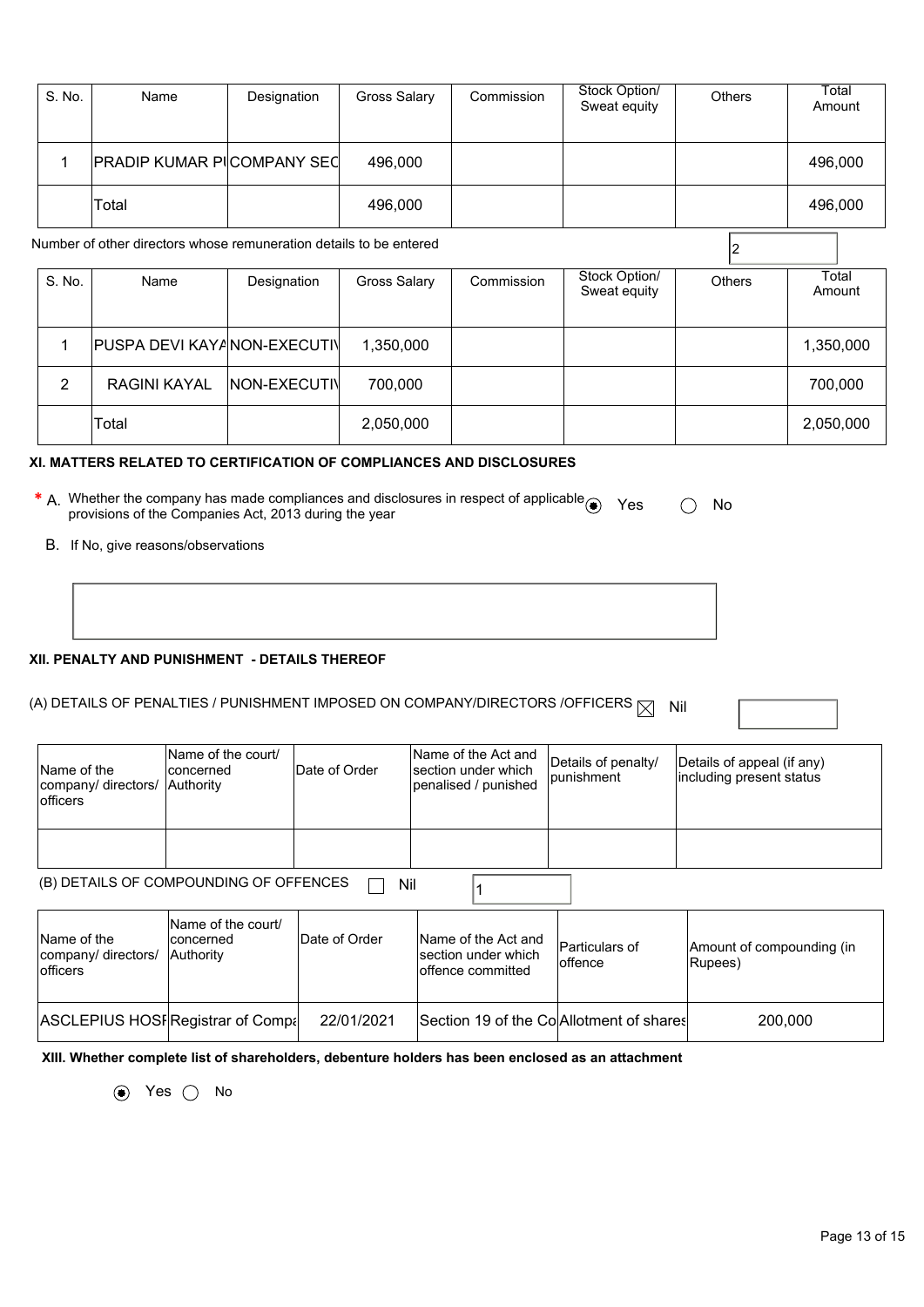#### **XIV. COMPLIANCE OF SUB-SECTION (2) OF SECTION 92, IN CASE OF LISTED COMPANIES**

In case of a listed company or a company having paid up share capital of Ten Crore rupees or more or turnover of Fifty Crore rupees or more, details of company secretary in whole time practice certifying the annual return in Form MGT-8.

| Name                           | <b>RAKESH AGARWALLA</b>       |  |
|--------------------------------|-------------------------------|--|
| Whether associate or fellow    | Associate <sup>O</sup> Fellow |  |
| Certificate of practice number | 8495                          |  |

#### **I/We certify that:**

(a) The return states the facts, as they stood on the date of the closure of the financial year aforesaid correctly and adequately. (b) Unless otherwise expressly stated to the contrary elsewhere in this Return, the Company has complied with all the provisions of the Act during the financial year.

(c) The company has not, since the date of the closure of the last financial year with reference to which the last return was submitted or in the case of a first return since the date of the incorporation of the company, issued any invitation to the public to subscribe for any securities of the company.

(d) Where the annual return discloses the fact that the number of members, (except in case of a one person company), of the company exceeds two hundred, the excess consists wholly of persons who under second proviso to clause (ii) of sub-section (68) of section 2 of the Act are not to be included in reckoning the number of two hundred.

#### **Declaration**

1 am Authorised by the Board of Directors of the company vide resolution no. ..  $\sqrt{5}$  dated  $\sqrt{0.09/2021}$ 

dated

(DD/MM/YYYY) to sign this form and declare that all the requirements of the Companies Act, 2013 and the rules made thereunder in respect of the subject matter of this form and matters incidental thereto have been compiled with. I further declare that:

1. Whatever is stated in this form and in the attachments thereto is true, correct and complete and no information material to the subject matter of this form has been suppressed or concealed and is as per the original records maintained by the company.

2. All the required attachments have been completely and legibly attached to this form.

**Note: Attention is also drawn to the provisions of Section 447, section 448 and 449 of the Companies Act, 2013 which provide for punishment for fraud, punishment for false statement and punishment for false evidence respectively.** 

### **To be digitally signed by**

| <b>Director</b>                          | Digitally signed by<br>INEIL<br>NEIL BARDOLOI<br>Date: 2022.01.29<br><b>BARDOLO</b><br>02:10:39 +05'30'                 |  |
|------------------------------------------|-------------------------------------------------------------------------------------------------------------------------|--|
| DIN of the director                      | 00660617                                                                                                                |  |
| To be digitally signed by                | Pradip<br>Digitally signed by<br>Pradip Kumar Purbey<br><b>K</b> umar<br>Date: 2022.01.29<br>11:36:05 +05'30"<br>Purbey |  |
| ⊙ Company Secretary                      |                                                                                                                         |  |
| $\bigcirc$ Company secretary in practice |                                                                                                                         |  |

Membership number |45612

Certificate of practice number